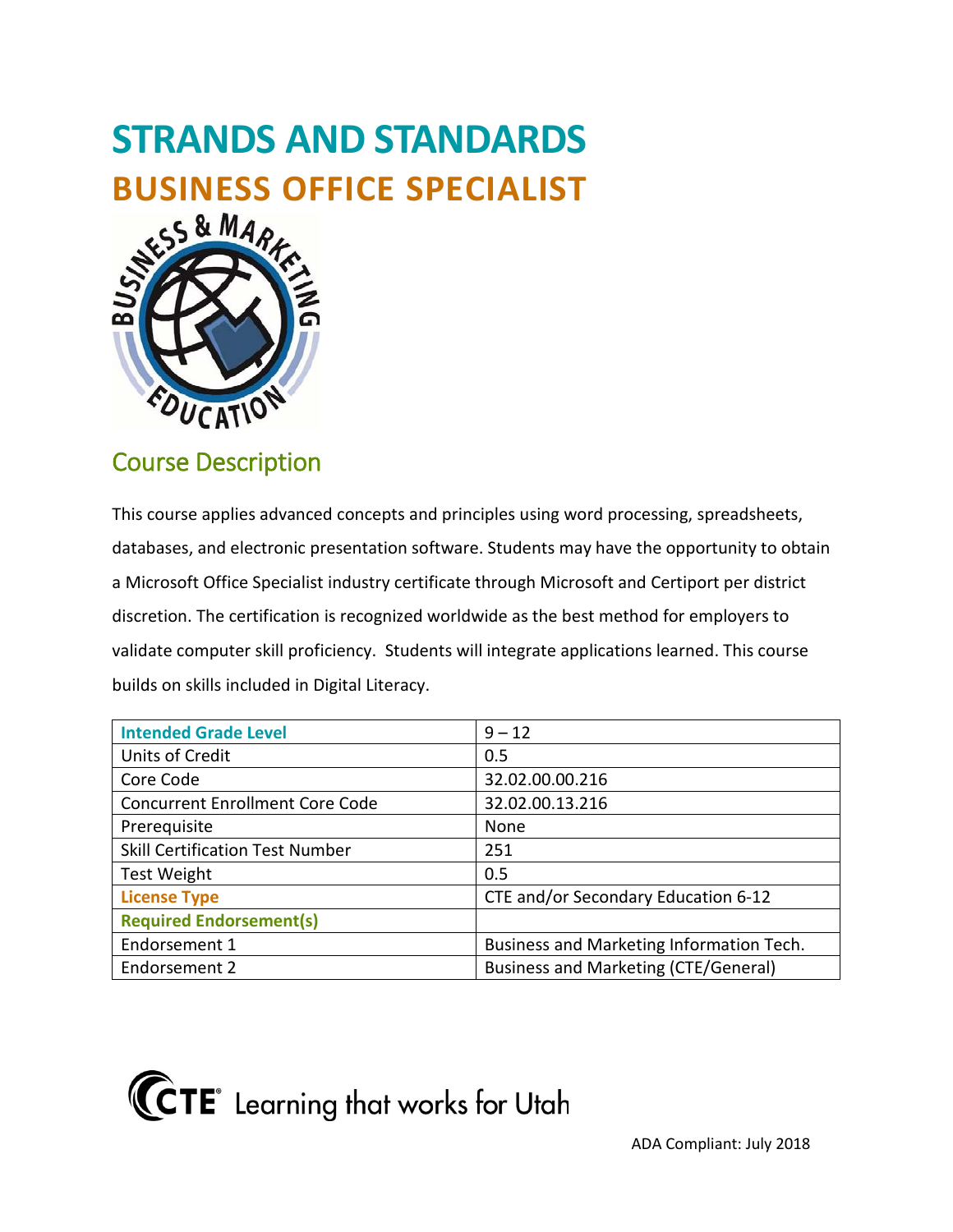# STRAND 1

#### **Students will build on basic word processing skills to create and manage documents.**

#### Standard 1

Review basic editing and formatting tools within a document

- Format and edit text options
	- Apply various font styles and font sizes to text within a document
	- Apply advanced text options using superscript, subscript, capitalization (lowercase, uppercase, title case)
	- Apply and modify styles, insert hyperlinks (to a web page, email, within a document), and clear formatting to text within a document
	- Format styles for use in text, tables, and lists (Normal, Heading, Title)
- Format and edit paragraph options
	- Apply before and after paragraph spacing
	- Identify text alignment (vertical and horizontal)
	- Apply various indent options to a paragraph (left, right, hanging, and first line)
	- Edit and customize text bullets and numbering (customize and list levels)

#### Standard 2

Identify and navigate through common software application (word processing, spreadsheet, presentation, and database) screen components

- Locate the various toolbars, menus, and document window
- Utilize the ruler to edit a document
- Explain the purpose of the status bar
- Identify and explore the different options within the navigation pane
- Apply and edit the different zoom options
- Utilize the scroll bars to navigate through a document

#### Standard 3

Customize graphic objects within a document

- Identify the purpose for different graphic objects (WordArt, image/picture, shapes, and text boxes)
- Apply and edit different graphic object formats (size and position, text wrapping, borders and shading, shape fill/outline, rotate/flip)

#### Standard 4

Review, navigate and edit a document

- Navigate through a document using Find and Replace
- Edit a document using spell check
- Use the thesaurus to explore alternative words
- Apply current formatting throughout a document using the format painter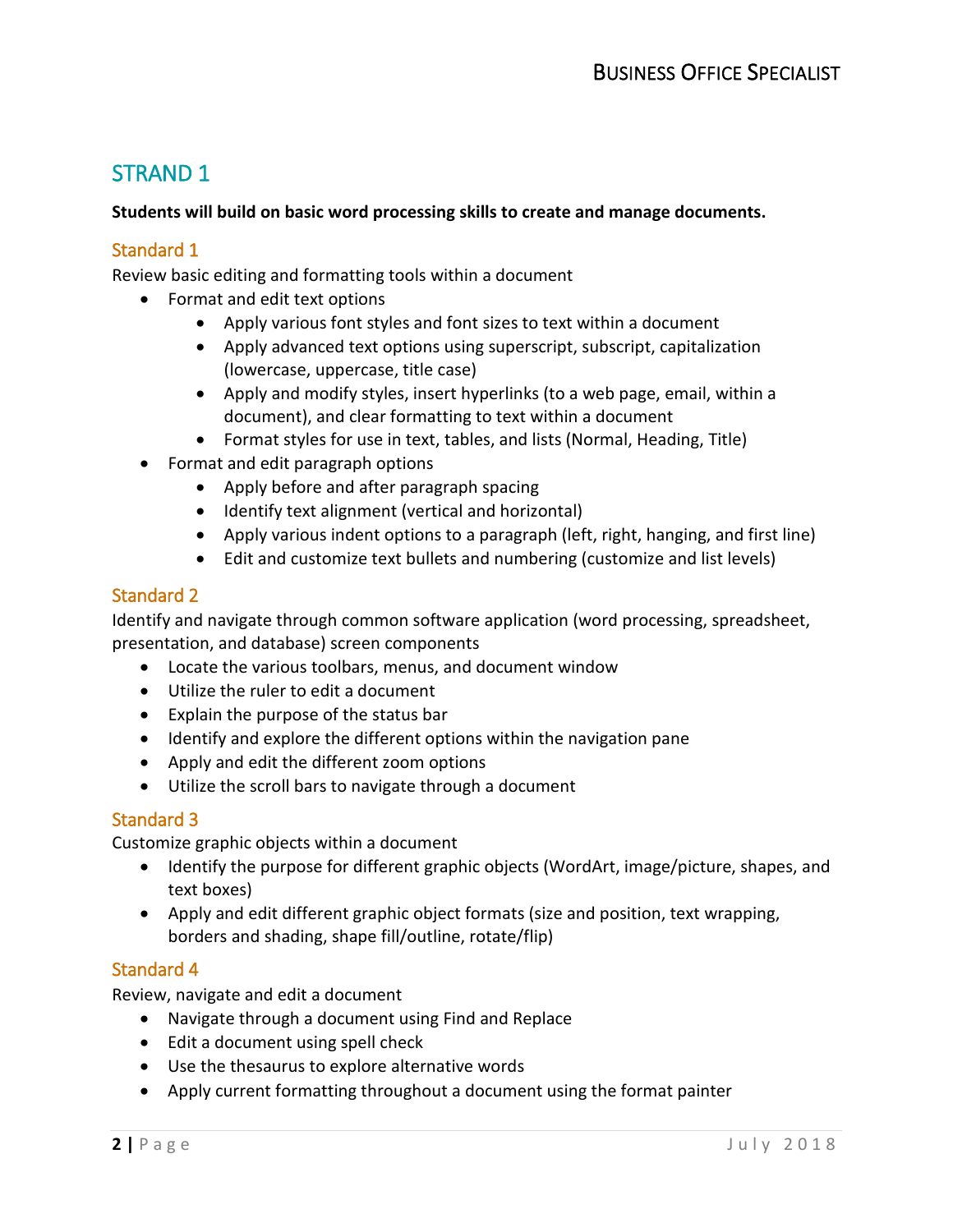- Explore and utilize different design themes within a document
- Create bookmarks to help navigate through a document

# Standard 5

Create and modify a table within a document

- Insert a table and modify rows/columns (add, delete, select entire table)
- Format cells within a table (add, delete, size, merge, split)
- Enhance the appearance of a table using borders, shading/color, and styles
- Align text within a table and a cell (top, bottom, right, left, center)
- Sort data within a table alphabetically, chronologically, and numerically

# Standard 6

Create and manage simple references within a document

- • Apply simple references appropriately to a document (cover page, table of contents, citations, footnote/endnote, bibliography)
- Apply and modify caption properties to an image, textbox and figure
- Review and insert comments throughout a document

# Standard 7

Format and customize page layout options within a document

- Understand the purpose of templates to enhance productivity
- Create, modify and apply custom margins within a document
- Identify and insert various section and page breaks within a document
- Edit page orientation
- Insert and customize headers and footers and page numbers within a document
- Apply and customize columns within a document (multiple columns, spacing between columns, lines between columns)
- Customize and set tabs within a document
- Customize background color/page color

# Standard 8

Code macros within a document

- Record and play a macro
- Assign a keyboard shortcut to run a macro

# Standard 9 (Optional for Industry Certification)

Apply advanced document setting, properties, formatting, and options

- Edit document properties (title, keywords/tags, subject)
- Edit display options (enable/disable print background color, always show paragraph marks)
- Edit save option (auto recovery options, embed fonts)
- Edit advanced options (print pages in reverse order)
- Inspect the document for hidden properties and personal information
- Apply a theme (color, font style, effects)
- Insert and customize a page border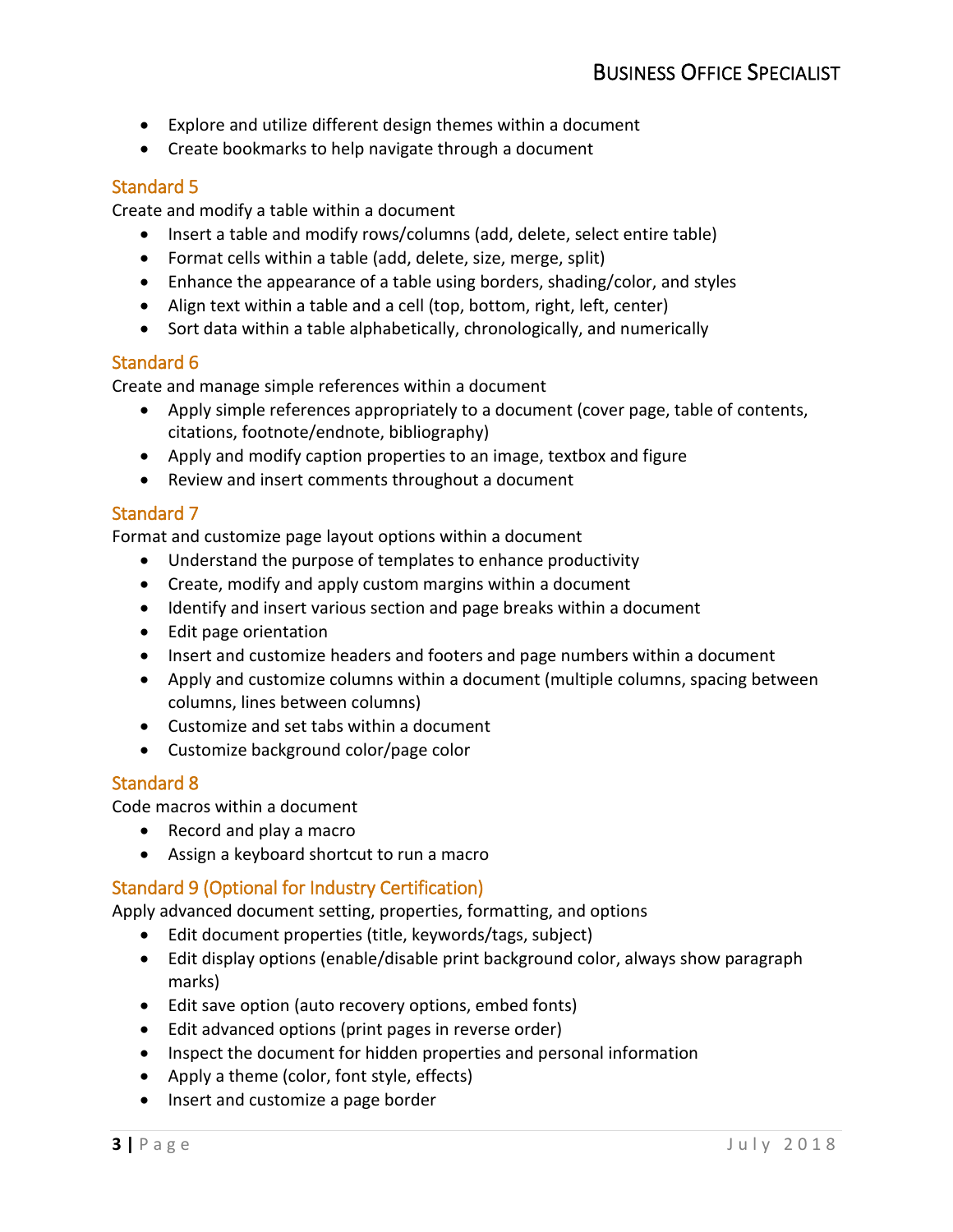# Performance Skills

Use word processing software to create:

- Reports that include:
- • Title/cover page, headings, table of contents, page numbers, header or footer, section/page break(s), in-text citations, and footnotes/endnotes
- Table with merged/split cells, borders and shading, and sorted data (this table may be included in reports, letters, etc.)
- Code and record a macro and assign it to a keyboard shortcut

# STRAND 2

#### **Students will build on spreadsheet skills to create and manage worksheets.**

# Standard 1

Create and edit worksheets and workbooks

- Create new workbooks and add worksheets from existing workbooks
- Open/Import files into an existing worksheet
- Copy and move worksheets within a workbook

# Standard 2

Identify and navigate through common software application screen components

- Identify and manage cell data using the formula bar
- Explain the purpose of the name box
- Manage and customize sheet tabs options (rename, tab color)

# Standard 3

Customize formatting and layout options within a workbook/worksheet

- Insert and customize headers and footers
- Edit and customize text formatting (Merge & center, wrap text, align text)
- • Edit and customize number formatting (general, currency, accounting, date & time, decimal, etc.)
- Define and explore options with conditional formatting
- Insert, move, delete, and copy ranges of a worksheet
- Apply and modify styles to cell or table
- Apply and manage view options (Freeze panes, split window, zoom)
- Continue a series or pattern into neighboring cells using the fill handle
- Edit and customize cell size (row height, column width, AutoFit)
- Sort and filter data within a worksheet (ascending, descending, multiple fields)

#### Standard 4

Create and code formulas and functions within a workbook/worksheet

- Create customized formulas
- Identify relative and absolute cell references
- Differentiate and apply basic functions (MAX, MIN, COUNT, AVERAGE, SUM)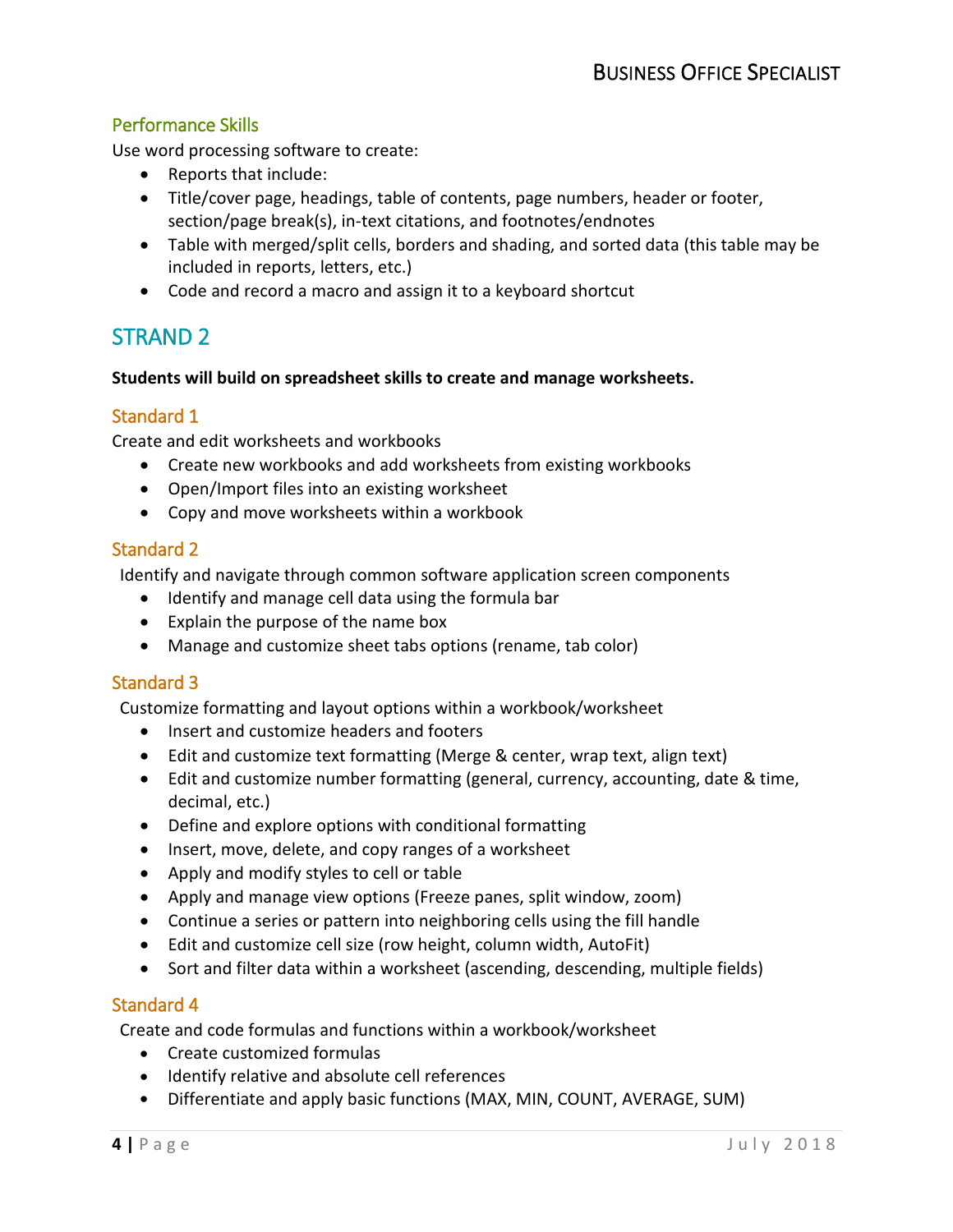- Differentiate and apply logical functions (SUMIF, AVERAGEIF, COUNTIF)
- Differentiate and apply text functions (PROPER, RIGHT, LEFT, MID, LOOKUP, CONCATENATE)
- Name and reference a range of cells
- Record and play a macro
	- Assign a keyboard shortcut to run a macro

# Standard 5

Create and edit charts/graphs within a worksheet

- Differentiate between chart/graph types (pie, bar, column, line)
- Create a chart in a new sheet or within a worksheet
- Customize chart elements (styles, legends, titles, labels, axis, borders, fill)
- Embed a chart as an object in current worksheet
- • Understand the purpose of the "switch row/column data" option when editing a chart/graph

# Standard 6

Set and manage page layout and print settings within a workbook

- Understand and manage printing options (Fit worksheet to specified number of pages, scaling, print area, print multiple sheets, print selection of cells)
- Understand and manage page layout options (Turn on/off gridlines, print row/column headings, Repeat rows and/or columns headings)
- Prepare a worksheet for review through show/hide formulas tool
	- Keyboard shortcut **ctrl + `** (grave accent key)

# Standard 7 (Optional for Industry Certification)

Apply advanced document setting, properties, and options

- Edit document properties (title, keywords/tags, subject)
- Manage save options (auto-recovery options)
- Apply banded rows and columns within a worksheet

#### Performance Skills

Use spreadsheet software to create:

- Workbooks (with two or more worksheets) that include:
	- References to other worksheet cells in the workbook
	- Formulas with absolute and relative cell references
	- Coding functions including MAX, MIN, COUNT, COUNTIF
	- Print options including formulas, gridlines, row/column headings, scaling
	- Sort and filter data
- Charts
	- Pie, bar, column, line
	- Apply various formatting
- Code and record a macro and assign it to a keyboard shortcut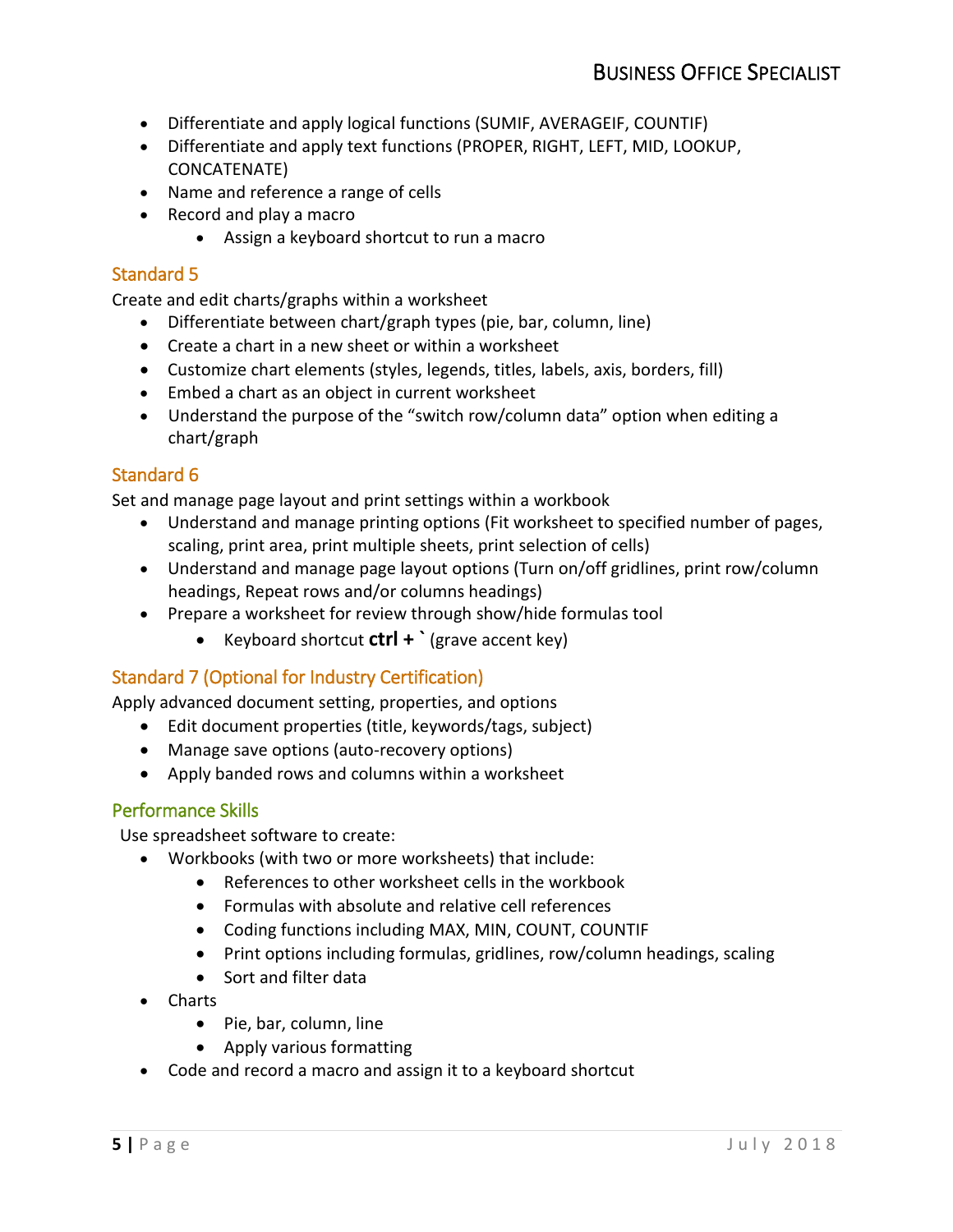# STRAND 3

#### **Students will build on electronic presentation skills to create and manage slideshows.**

#### Standard 1

Create and modify a slideshow

- Apply appropriate design principles (professional business presentation)
- Edit basic slide master options (size, theme, font style)
- Arrange and customize content placeholders
- Apply custom animation effects (entrance, emphasis, exit, motion path)
- Edit animation timing and order (stat, duration, delay)
- Apply a transition to a slide(s) within a presentation
- Insert and edit objects (picture, table, chart, diagram, sound, and video)
- Insert hyperlinks and action buttons
- Add speaker notes to slides

# Standard 2 (Optional for Industry Certification)

Apply advanced document setting, properties, and options

- Customize slide master (header/footer,
- Insert custom slides (slide layout, slides from outline, reuse slides)
- Create custom slide show (hide slides, record timing)

#### Performance Skills

Use presentation software to create:

- Slideshows, demonstrating professional quality design following generally accepted presentation guidelines that include:
	- Transitions with automatic timing
	- Custom animations
	- Objects (charts, diagrams, tables, sound, video)
	- Links and action buttons
- Speaker notes, handouts, and outlines

# STRAND 4

#### **Students will acquire basic database skills to create and manage data.**

#### Standard 1

Create and modify a database

- Define database and database management systems
- • Define and identify database terminology (data Source, field, record, table, primary key, queries, reports)
- Create and edit fields within a database (create new records, add/delete fields, change field names and properties)
- Preview and print reports within a database